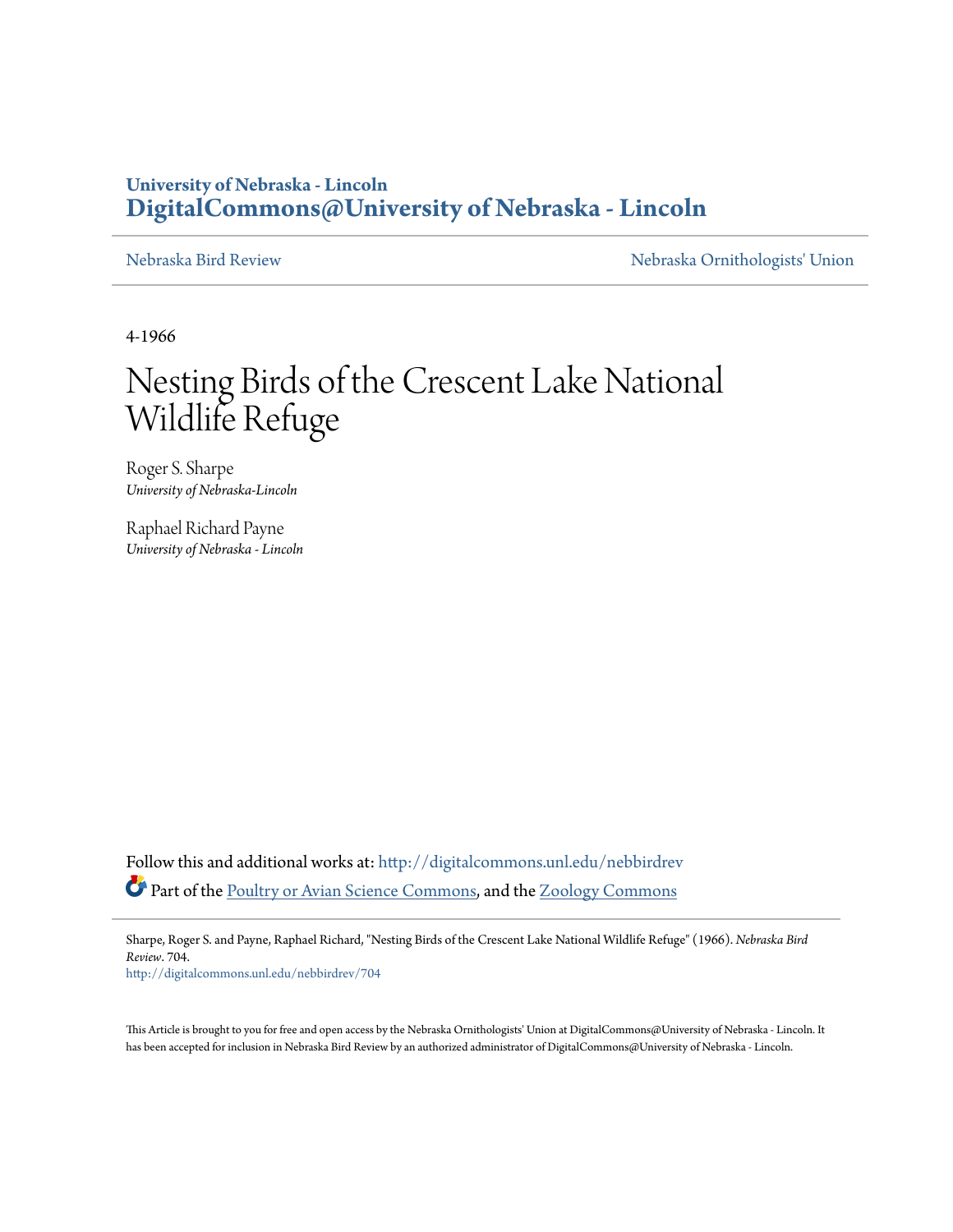Sharpe & Payne, "Nesting Birds of the Crescent Lake National Wildlife Refuge," from Nebraska Bird Review (April 1966) 34(2). Copyright 1966, Nebraska Ornithologists' Union. Used by permission.

Nebraska Bird Review 31

## **NESTING BIRDS OF THE CRESCENT LAKE NATIONAL WILDLIFE REFUGE Roger S. Sharpe and Raphael R. Payne**

The Crescent Lake National Wildlife Refuge is located in Garden County near the heart of the Nebraska Sandhill Lakes Region. This country is principally rolling mid-grass prairie, the hills reaching a height of as much as 200 feet above the wet meadows. A good portion of the refuge's 46,000 acres consists of these lush meadows which are pocked by marshes, potholes and small lakes. Natural drainage from the surrounding sandhills and springs in the basins feed these water bodies.

The lakes are quite shallow, reaching a depth of perhaps 15 feet. They are alkaline yet are not so highly basic as to inhibit biological production. Aquatic plants and animal life flourish, supporting good fish populations. Surrounding these lakes are extensive marshes in which grow various species of emergent plants. All of these conditions combine to create ideal nesting habitat for aquatic and water-oriented birds.

The surrounding prairie is rich in grassland birds. The few trees and low brush which occur in isolated draws and occasionally on some lake shores harbor the few arboreal species present.

The observers spent five days (June 7-11,1965) during the peak of the breeding season on the refuge. During this stay, time was spent surveying the refuge and its abundant birdlife. The greater part of one day was spent with a refuge staff member in a jeep, traveling into areas not accessible by car. Another day was spent in a boat on one of the major refuge lakes, Smith Lake. The remainder of the time was spent driving through the refuge and in its vicinity observing birds. Refuge manager, John Wilbrecht, deserves thanks for providing the boat and other transportation through the refuge.

Smith Lake was rather extensively surveyed. Relative number of breeding pairs of various species was estimated from number of nests located and nest contents were noted where possible.

The following is the result of the Smith Lake survey:

Double-crested Cormorant *(Phalacrocorax auritus)* This species was found nesting on the nesting platforms erected primarily for Canada geese. Four platforms were occupied by an estimated 35 breeding pairs. Two platforms supported a total of 17 active nests (nine and eight, respectively). The nests contained an average of 2.6 eggs (1 and 4, extremes). One young was just emerging from the egg. No other eggs were seen to be pipped.

Eared Grebe *(Podiceps caspicus)* This species nested in colonies containing 20 to 100 nests. The nests consisted of mats of floating vegetation on which the eggs were laid. We observed the incubating adult covering the eggs with vegetation as we approached. The 17 nests examined contained an average of 2.8 eggs (1 and 4, extremes). No young were observed. An estimated 400 breeding pairs of Eared Grebes resided on Smith Lake, nesting in approximately eight colonies.

Black-crowned Night Heron *(Nycticorax Nycticorax)* This was the only heron species observed in the area. It was abundant on the larger water bodies and upon close observation could be seen stalking among the reeds of any lake. Smith Lake appeared to contain the major nesting colonies. It was difficult to determine whether these were just small colonies or one large one, as they seemed to nest in almost every large cane *(Phragmites)* stand. It was estimated that at least 150 pairs were nesting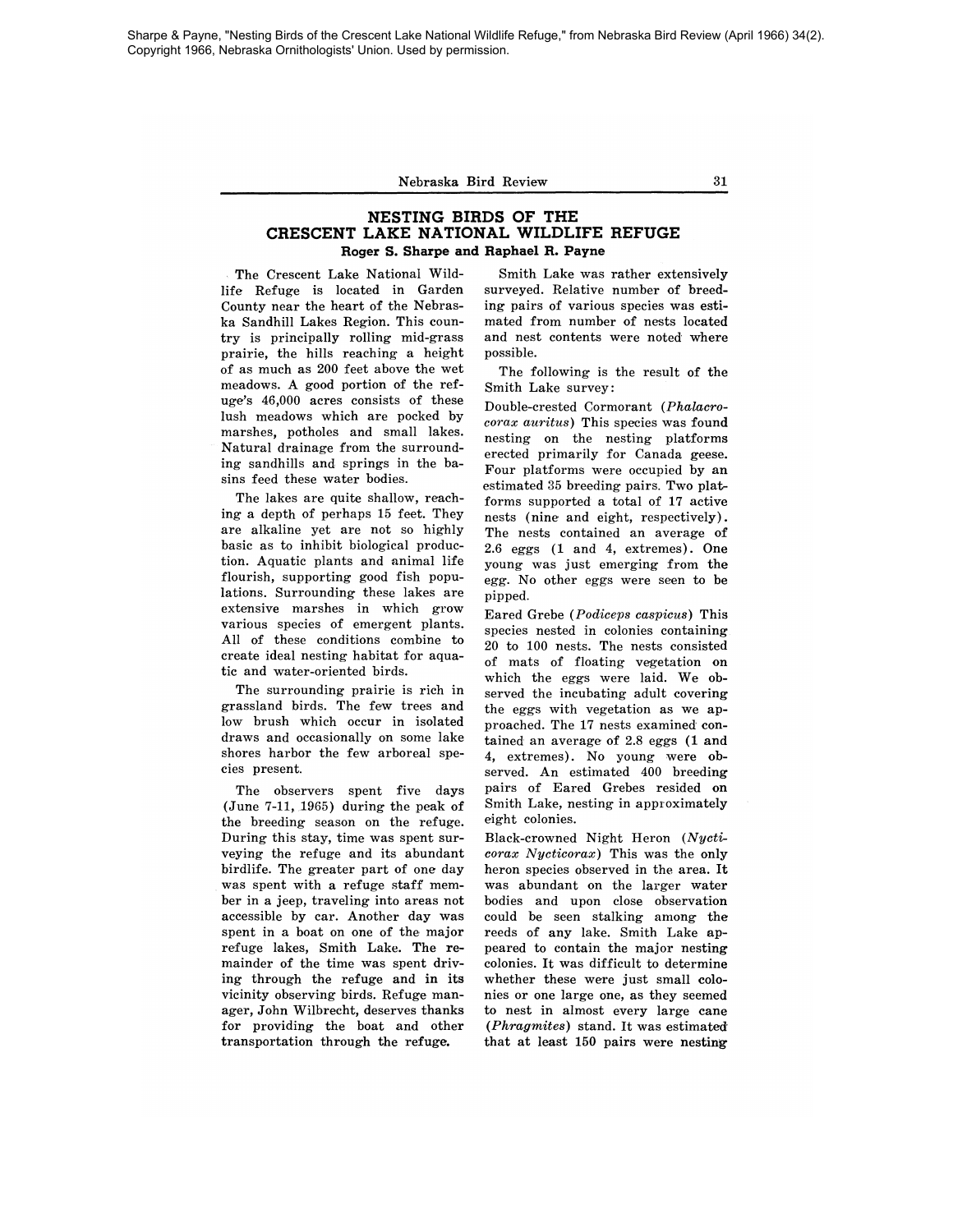on Smith Lake. The nests were wellbuilt of pieces of cane and other aquatic reeds, being built from the water level up to a height of about a foot. Of the 19 nests examined, 13 had eggs only, averaging 3.3 eggs per nest. The other six ranged from one egg and one young to a total of three young. One nest contained two eggs and three young. The young varied in age from newly emerged to as much as an estimated twelve to fifteen days old.

American Coot *(Fulica americana)*  Two nests of this species were found. Both were well-constructed of reeds in clumps of *Phragmites.* They were constructed to a height of about a foot above water level. One nest contained nine eggs and the other seven. No estimate was made regarding the number nesting on the lake. These birds were quite secretive, stealing off into the vegetation as one approached.

Forster's Tern *(Sterna forsteri)* Several hundred Forster's Terns were present on Smith Lake. Although many exhibited territorial behavior as we moved through the reeds, only one nest, containing three eggs, was found. This was located on what appeared to be an abandoned muskrat lodge.

Black Tern *(Chlidonias niger)* This species was equally as abundant as Forster's Tern on Smith Lake. The only nest examIned contained two eggs. Both tern species were commonly seen feeding on all the refuge lakes. However, the Black Tern appeared to be present in somewhat larger numbers throughout the refuge.

Franklin's Gull *(Larus pip'ixean)* Approximately thirty pairs were nesting on Smith Lake. The birds appeared to nest in a loose colony among the less dense emergent vegetation. The two nests found, each containing two eggs, consisted of shallow depressions in piles of vegetative debris.

Other birds found nesting on or in the vicinity of the refuge, but not on Smith Lake:

Canada Goose *(Branta canadensis)*  Several broods were seen on the larger refuge lakes. Nest platforms have been constructed on these lakes specifically for these geese. A resident flock has been maintained on the refuge for a number of years, the offspring being left unpinioned. The flock has increased in number, and many of the birds resulting from the original stock return each year to nest. These geese are of uncertain lineage, appearing somewhat smaller than *B.* c. *maxima,* the probable subspecies that nested in the sandhill lakes region originally.

Canvasback *(Aythya valisineria)* A single nest of this species was found on a small island in a pothole near the western edge of the refuge, It contained eleven eggs. Very few Canvasbacks were seen on the refuge. Golden Eagle *(Aquila chrysaetos)* A destroyed nest containing the partial remains of one young was found nine miles south and one mile east of refuge headquarters on Blue Creek. The nest was approximately forty feet above the ground in a cottonwood tree. The nest was apparently destroyed by wind. The remains of the young now constitutes a specimen (ZMI0877) in the zoology collections of the Nebraska State Museum, Lincoln.

American Avocet *(Recurvirostra americana)* Although avocets were found on almost every small pond throughout the refuge, only two nests were found. Each contained two eggs. Undoubtedly many other nests were overlooked, since nearly all of the avocets encountered exhibited territorial aggression as one walked in their vicinity.

Killdeer *(Charadrius vociferus)* This shorebird was very common in the moist meadows and around the small potholes throughout the refuge. The single nest, found at the edge of the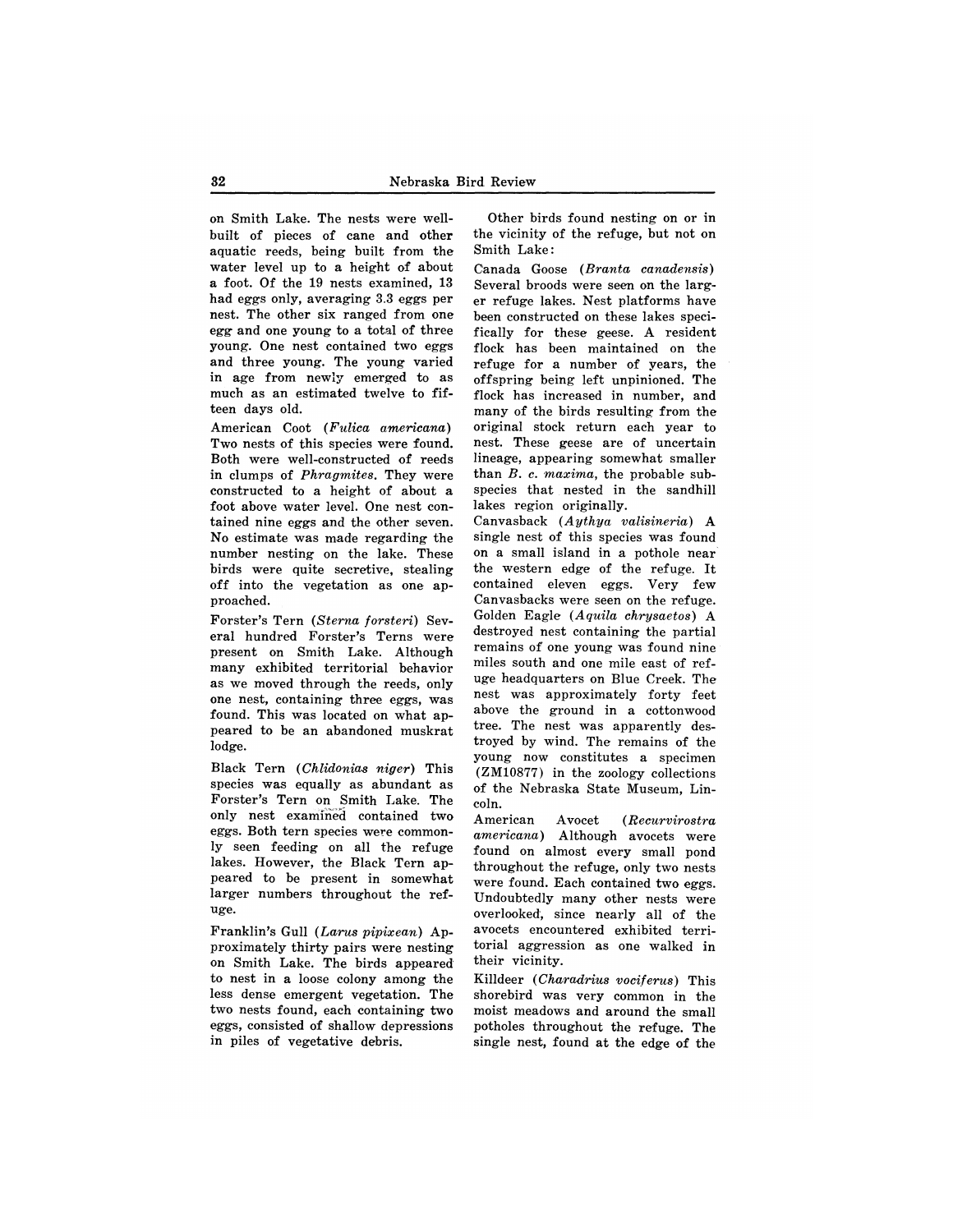main refuge access road, contained four eggs.

Great-horned Owl *(Bubo virginianus)* Two half-grown young were found near the nest in a grove of cottonwoods near the western edge of the refuge. These were the only owls seen on the refuge.

Long-billed Marsh Wren (Telmato*dytes palustris)* This wren was quite common in marshy cane and cattail stands, especially those found near the edge of larger bodies of water. Although difficult to see, singing males could be heard in nearly all of the larger stands. The single "oven-like" nest examined contained four eggs. This nest was located in reeds near Smith Lake.

Yellow-headed Blackbird *(Xanthocephalus xanthocephalus)* Both the Yellow-headed and Red-winged Blackbirds were common around the marshes and lakes. The Yellow-headed appeared to be more common than the Red-wing. As is generally the rule, the Yellow-headed was found nesting in emergent vegetation over water. The one nest checked contained three eggs.

Other birds seen and presumed breeding, but of which no nests were found:

Western Grebe *(A echmophorus occidentalis)* About forty adults were observed at most times on Smith Lake. One individual, found by scanning the lake with binoculars from a nearby hill, appeared to be incubating on a pile of debris. This nest was not located while surveying the lake by boat. Refuge Manager Wilbrecht indicated that Smith Lake was one of the main breeding areas for this bird on the refuge and that broods have been successfully reared on this lake in past years. Individuals were also seen on other major refuge lakes.

Pied-billed Grebe *(Podilymbus podiceps)* Several were seen on the marshy edges of the larger lakes. It could not be considered common.

Common Mallard *(Anas platyrhyn-*

*chos)* The mallard was common on most potholes. Although no broods were seen during the survey, refuge personnel had seen them.

Gadwall *(Anas st'repera)* Every large pothole contained a pair.

American Pintail *(Anas acuta)* Pintails were occasionally seen. Several downy young were taken in a duck trap earlier in the season (May) by refuge personnel.

Blue-winged Teal *(Anas discors)*  This was one of the most common duck species on the refuge. Refuge personnel had found several clutches during this season. No broods had yet been sighted this season, however.

Shoveller *(Spatula clypeata)* The Shoveller was nearly as abundant as the Blue-wing.

Redhead *(Aythya americana)* Several pairs of Redheads were seen on nearly every large body of water.

Ruddy Duck *(Oxyura jamaicensis)*  Ruddy Ducks were present in relatively large numbers on most large bodies of water. Males appeared' in peak breeding condition.

Hooded Merganser *(Lophodytes cucullatus)* A single female of this species was flushed on Blue Creek approximately nine miles south and one mile east of refuge headquarters. This species may breed in suitable areas where trees with nesting cavities are present. The area where this bird was seen contained several large cottonwoods on the creek banks.

Swainson's Hawk *(Buteo swainsoni)*  This hawk was fairly common and was the only buteo seen in the area. Sharp-tailed Grouse *(Pediocetes phasianellus)* Several were flushed in meadows. This species far outnumbers the Prairie Chicken in this area. Occasionally a male Prairie Chicken is seen on Sharptail dancing grounds in the spring. Several hybrids between these species have been recorded in the area (Wilbrecht, pers. comm.).

Long-billed Curlew *(Numenius americanus)* This magnificant shorebird